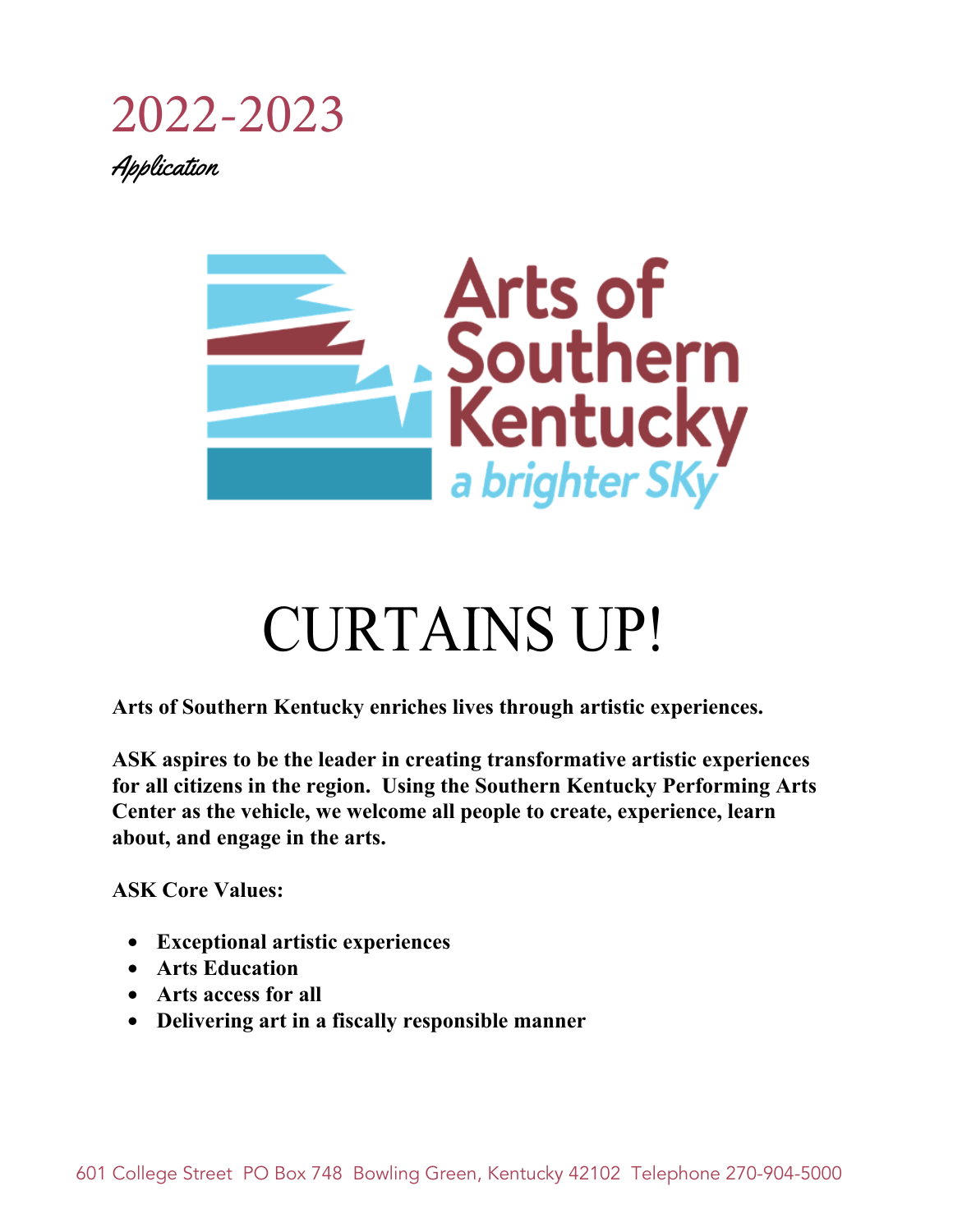In keeping with the above purposes, ASK offers K-post-secondary groups within our 10 county service area in South Central Kentucky the opportunity to apply for free rental space and equipment usage in one (1) of our two (2) performance venues: the SKyPAC's Rita & Jim Scott Concert Hall (capacity approx.1,800) or the Carol Wedge Studio Theater at the SKyPAC (capacity to be determined by room arrangement). Such space will be provided free of charge for one  $(1)$  set-up/rehearsal day and one  $(1)$ artistic performance day for a total of two days. We do not allow open rehearsals or more than one performance on the performance day. Any extra days and/or performances would be available at our non-profit rate. The equipment usage includes the use of ASK owned equipment, based on availability*.*

#### **ADDITIONAL FEES:**

Additional equipment, and equipment not owned by ASK.

All labor, including technical, security, and custodial staff needed for the performance will result in additional costs.

#### *Use is limited to Monday-Thursday, availability, and must take place during the school calendar year.*

#### **School groups may submit their applications with requested dates to ASK on a first come, first served basis for the time period September 2022 – May 2023.** *More than one group from one school may apply.*

Submittal of this application does not imply confirmation. Written confirmation will be provided following ASK approval. Additional documentation, including a License Agreement and a meeting to address event details will follow and an estimated cost will be provided (if applicable).

| PROGRAM TITLE: |  | NUMBER OF STUDENTS PARTICIPATING: |  |  |
|----------------|--|-----------------------------------|--|--|
|                |  |                                   |  |  |
|                |  |                                   |  |  |
|                |  |                                   |  |  |
|                |  |                                   |  |  |
|                |  |                                   |  |  |
|                |  |                                   |  |  |
|                |  |                                   |  |  |
|                |  |                                   |  |  |
|                |  |                                   |  |  |
|                |  |                                   |  |  |
|                |  |                                   |  |  |
|                |  |                                   |  |  |

(use the backside of this application is you need additional space)